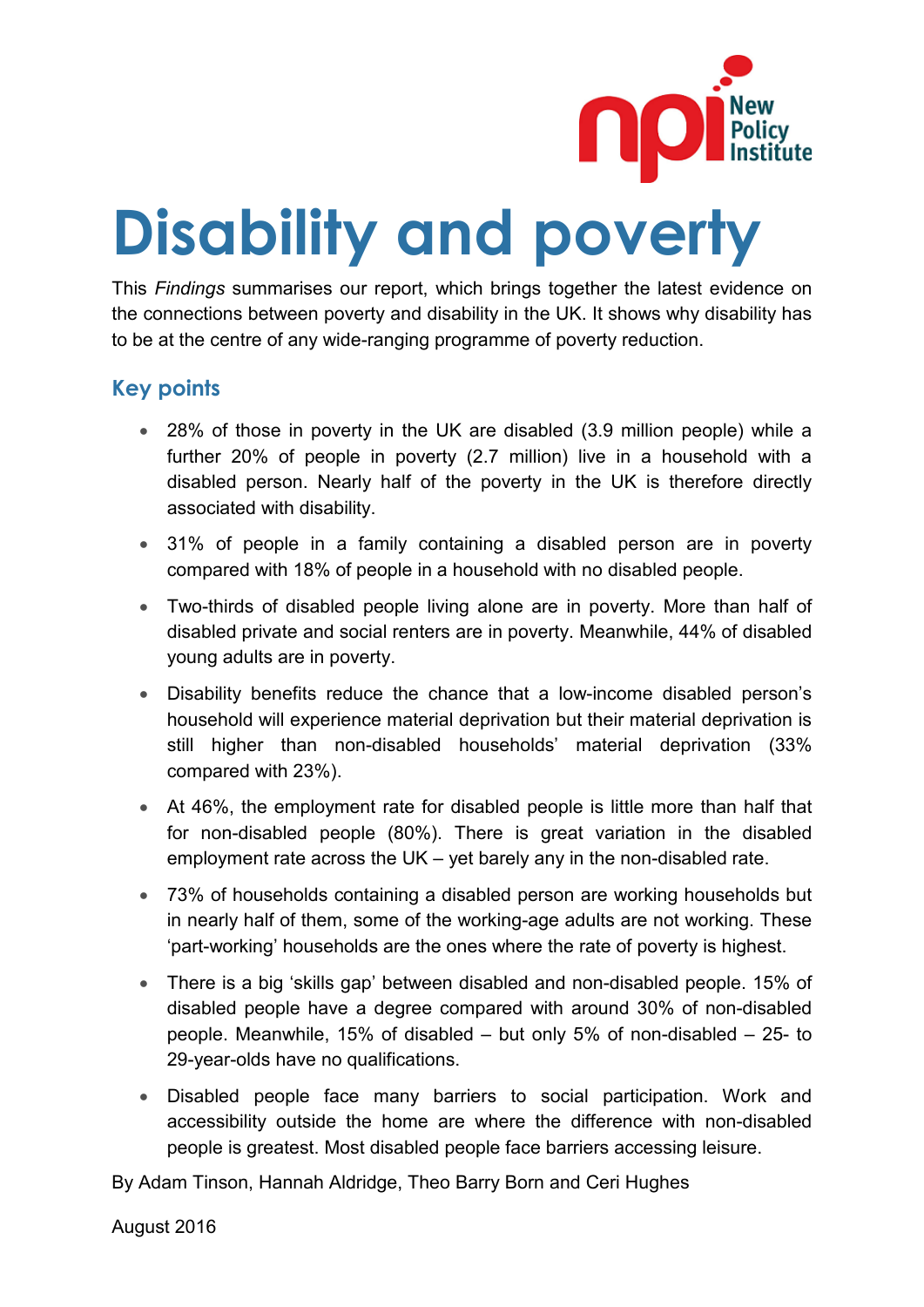

## **Disabled people in the UK**

On the basis of the UK government's Family Resources Survey, there are just over 12 million disabled people in the UK: 6.6 million working-age adults, 4.7 million pensioners and 740,000 children. Together, they make up 19% of the whole population.

### **How many people in poverty are disabled?**

The poverty rates presented in this *Findings* are calculated based on incomes excluding the benefits that some disabled people receive to help meet their additional costs.

Twenty-eight per cent of individuals in poverty are themselves disabled, some 3.9 million people. This group is made up of 2.6 million working-age adults, 940,000 pensioners and 310,000 children (see Figure 1). A further 20% of those in poverty (2.7 million people) are not themselves disabled but live in a household with a disabled person.

**Figure 1: Disabled people in poverty as a proportion of all people in poverty**



Note: Disability definition used: Equality Act. Source: NPI analysis of Households Below Average Income 2013/14, DWP

After housing costs, 31% of people in a household with a disabled person are in poverty compared with 18% of people in a household with no disabled people. This 31% poverty rate has increased in the past two years.

The poverty rate for disabled people varies according to circumstance. Disabled young adults have a particularly high poverty rate of 44%, and two-thirds of single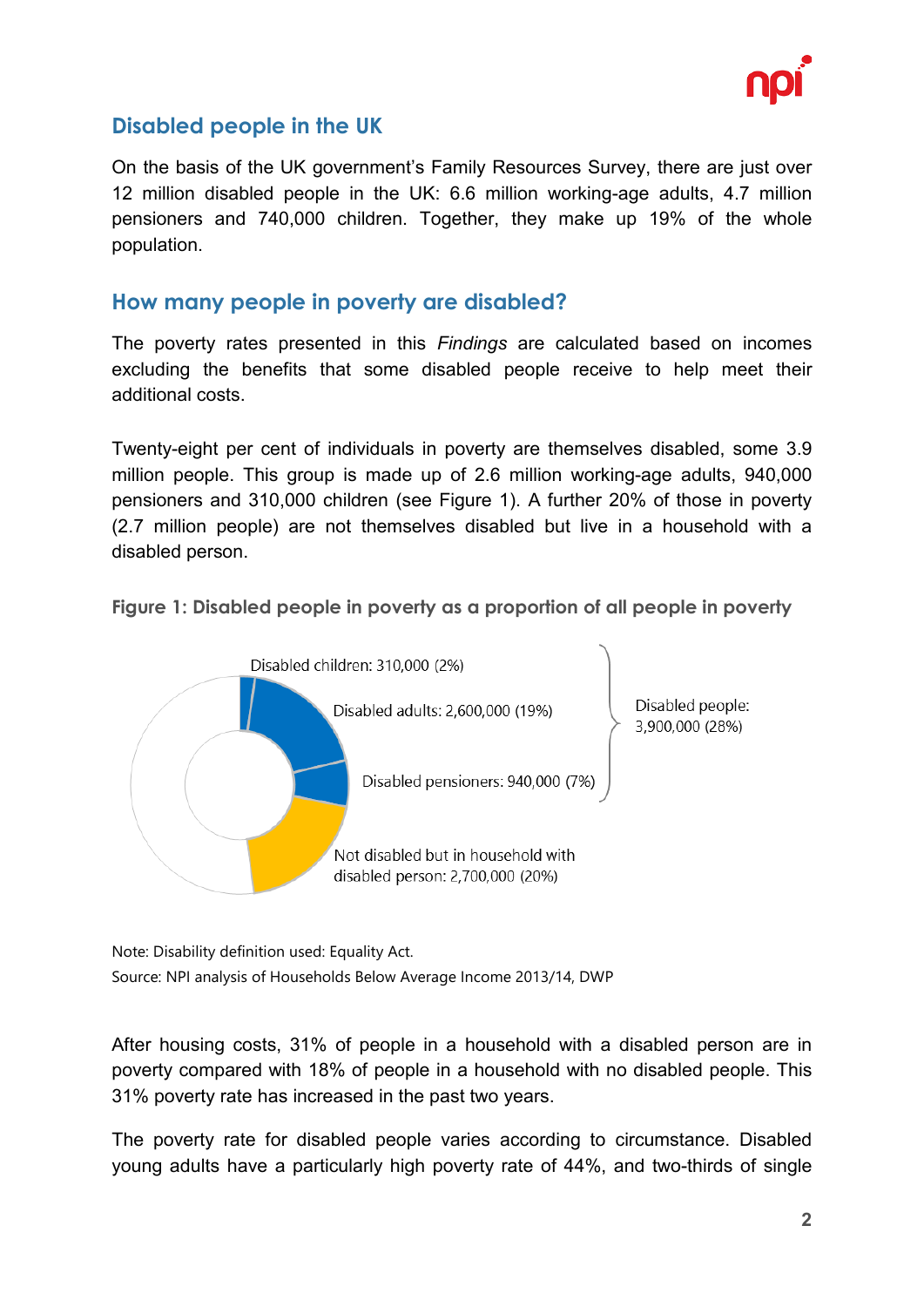

disabled people living alone are in poverty. Disabled renters also have high poverty rates: over 60% in the social sector and 56% in the private sector.

# **Material deprivation**

Material deprivation is an indication of whether a household's income is sufficient to meet its basic needs. A household is counted as being materially deprived if, for reasons of cost, it lacks multiple items that most households are able to enjoy.

Of working-age disabled people, 18% are severely materially deprived, three times the rate for non-disabled working-age people.

Figure 2 shows that 23% of people in the poorest fifth of the income distribution in households where no one is disabled experienced some form of material deprivation. For those in a household where someone is disabled and they receive a disability benefit, the material deprivation level was higher at 33%. For people in households containing a disabled person but not receiving any disability benefits, the material deprivation rate was higher still at 39%.



**Figure 2: Levels of material deprivation by income and disability**

Note: Disability definition used: Equality Act.

Source: NPI analysis of Households Below Average Income 2013/14, DWP

That the rate of material deprivation is higher despite the receipt of disability benefits suggests that those benefits are insufficient to meet the additional costs of disability. That the rate is higher still among households containing a disabled person but not receiving those benefits underlines the importance of those benefits.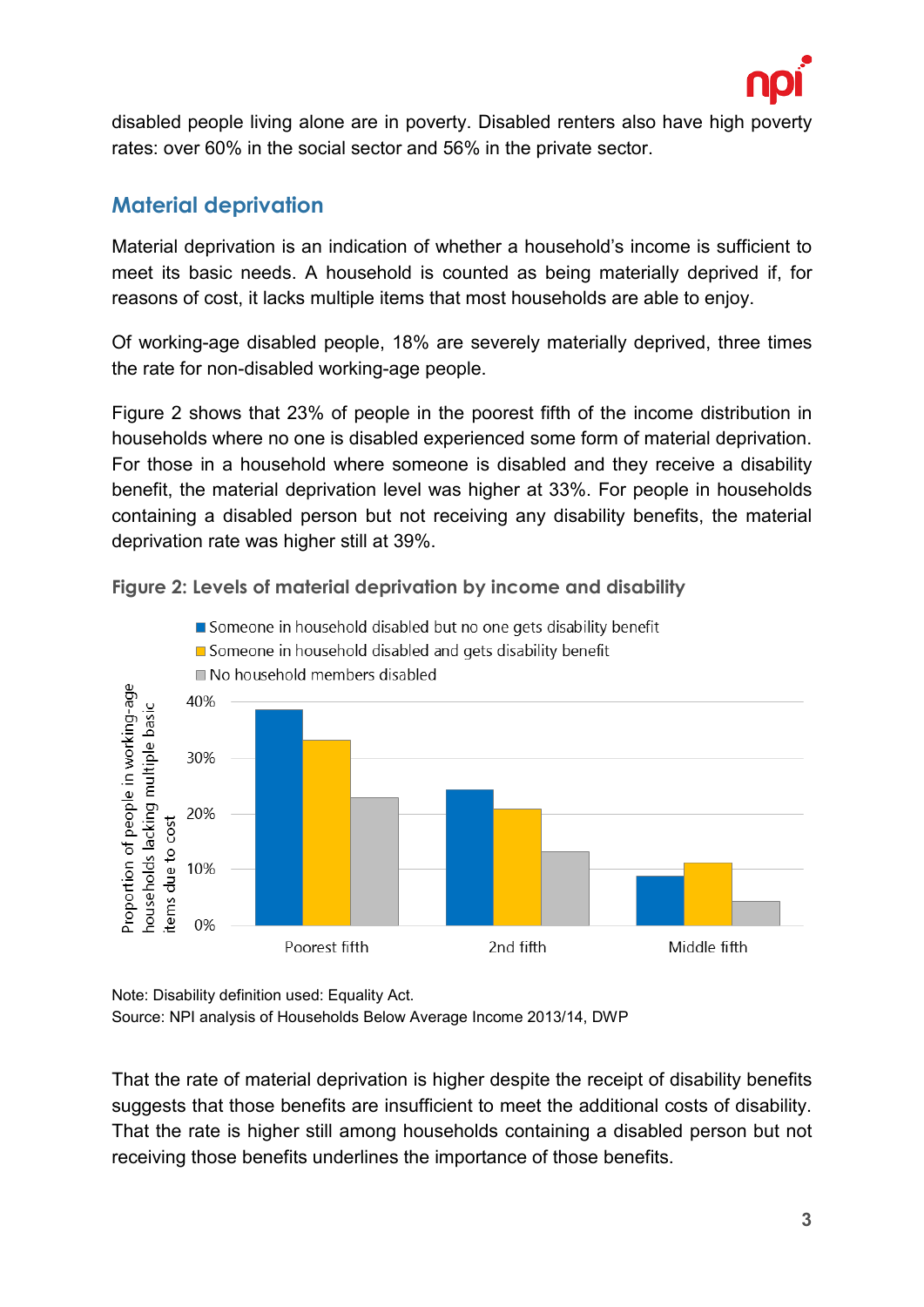

Households containing disabled people in the second fifth of the income distribution (and not in poverty) on average experience the same level of material wellbeing as households without disabled members in the bottom fifth (in poverty).

# **Drivers of poverty for disabled people**

Disabled people are more likely than non-disabled people to be disadvantaged in multiple aspects of life. These are problems in themselves as well as factors that contribute to poverty.

#### **Employment**

Of working-age disabled people, 46% are in employment, compared with 80% of non-disabled people. Unemployment is higher for disabled people than for nondisabled people, as is the proportion who are inactive but would like to work.

Employment rates for disabled people vary a lot across the UK, from 32% in Northern Ireland to 57% in the South West of England. Northern Ireland is an outlier in this – the next lowest rate being 40% in the North East – but the large variation here contrasts with a range of just four percentage points in the employment rate for non-disabled people.

For poverty, it is the work status of the household that matters. Households containing a disabled person tend to work fewer hours overall than households where no one is disabled (see Figure 3). Within households with a disabled person, those where all adults work is still the most common arrangement, and the least common is a household where no adults in work.



#### **Figure 3: Work status of households with a disabled person**

Note: Disability definition used: Equality Act.

Source: NPI analysis of Households Below Average Income 2013/14, DWP

#### **Skills**

There is a considerable 'skills gap' between disabled and non-disabled people when measured by qualifications. Only 15% of disabled people have a degree, compared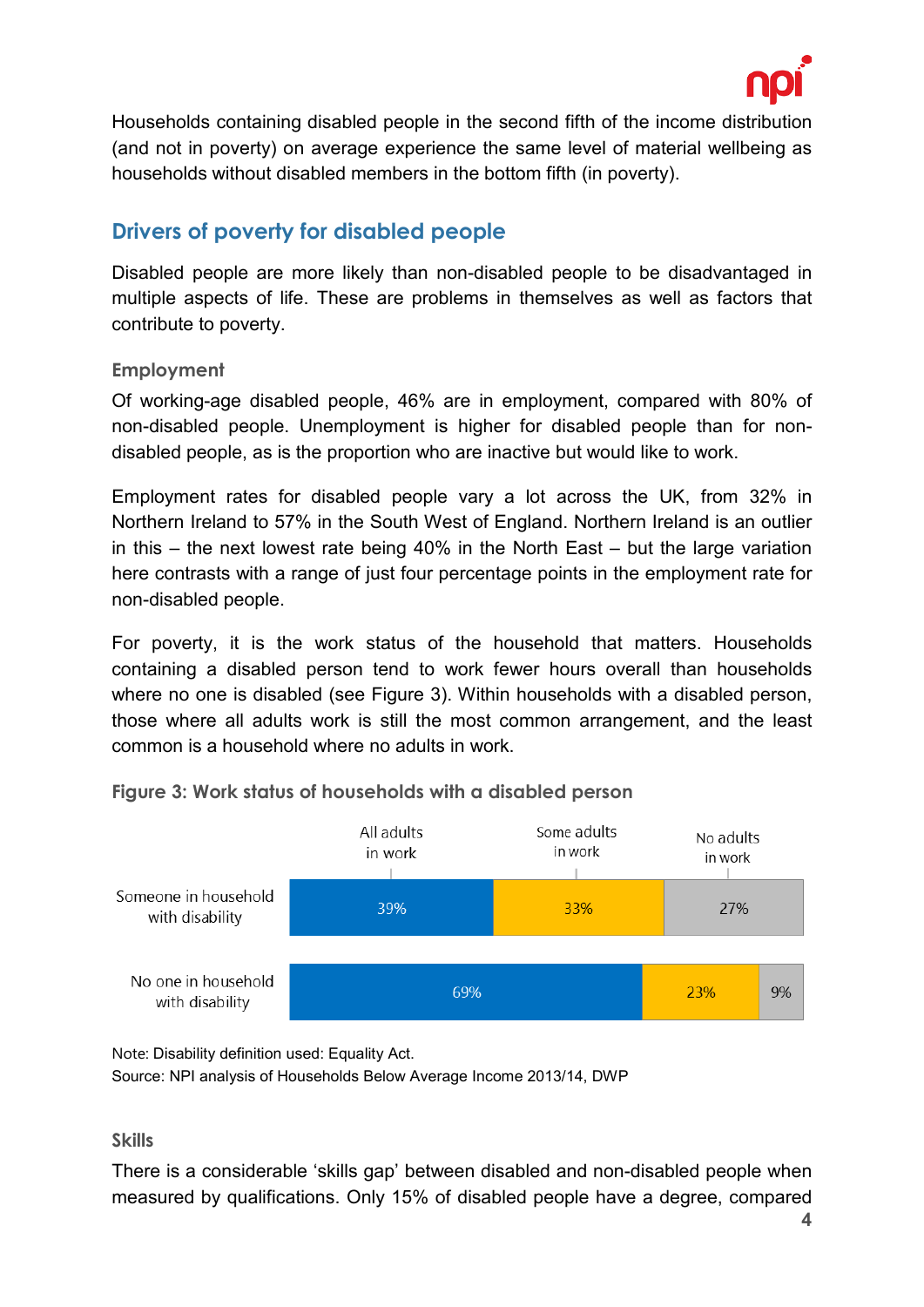

with 30% of non-disabled people. This is not purely due to the older age profile of disabled people: for example, 15% of 25- to 29-year-old disabled people have no qualifications, compared with 5% of non-disabled people in the same age range.

#### **Low pay**

Low pay rates are higher for disabled people than for non-disabled people, at 34% compared with 27%. This is the case at every level of qualification: for example, a disabled person with a degree is more likely to be low paid than a non-disabled person with a degree.

#### **Costs**

Disabled people face higher costs than non-disabled people: for example, the costs of equipment to manage a condition. This means that the same level of income secures a lower standard of living for a disabled person than it would for a nondisabled person. There is evidence, such as in Figure 2, that 'extra costs' benefits such as Disability Living Allowance (DLA) and the Personal Independence Payment (PIP) do not cover these extra costs fully.

#### **Social security system**

The social security system plays an important role in supporting those unable to work, whether temporarily or over a longer time period, as well as mitigating some of the extra costs of disability. It has been the focus of policy reform for a number of years, with a redistribution of support within the disabled population and a greater degree of conditionality. The former has produced winners and losers, whereas the latter saw a spike in sanctioning of disabled people that has now abated.

## **Social exclusion**

Disabled people are more likely to face barriers to participating in a range of common activities, including paid employment, social contact and leisure activities.

Data from the Office for National Statistics' Life Opportunities Survey shows that people with ongoing impairments (over a period of at least four years) were far more likely to be restricted in terms of working, with 70% reporting a restriction compared with a quarter of people with no impairment. People with ongoing impairments also experienced problems with accessibility inside (17%) and outside the home (37%), whereas few if any of those with no impairments experienced such problems.

Most people in both groups faced restrictions on leisure activities (83% among those with impairments, 71% otherwise) but the reasons were different. For example, most of those with no impairments who reported a restriction to playing sport said being too busy or not having enough time was the main barrier faced, whereas less than one in ten people with ongoing impairments gave this as the reason. Those with